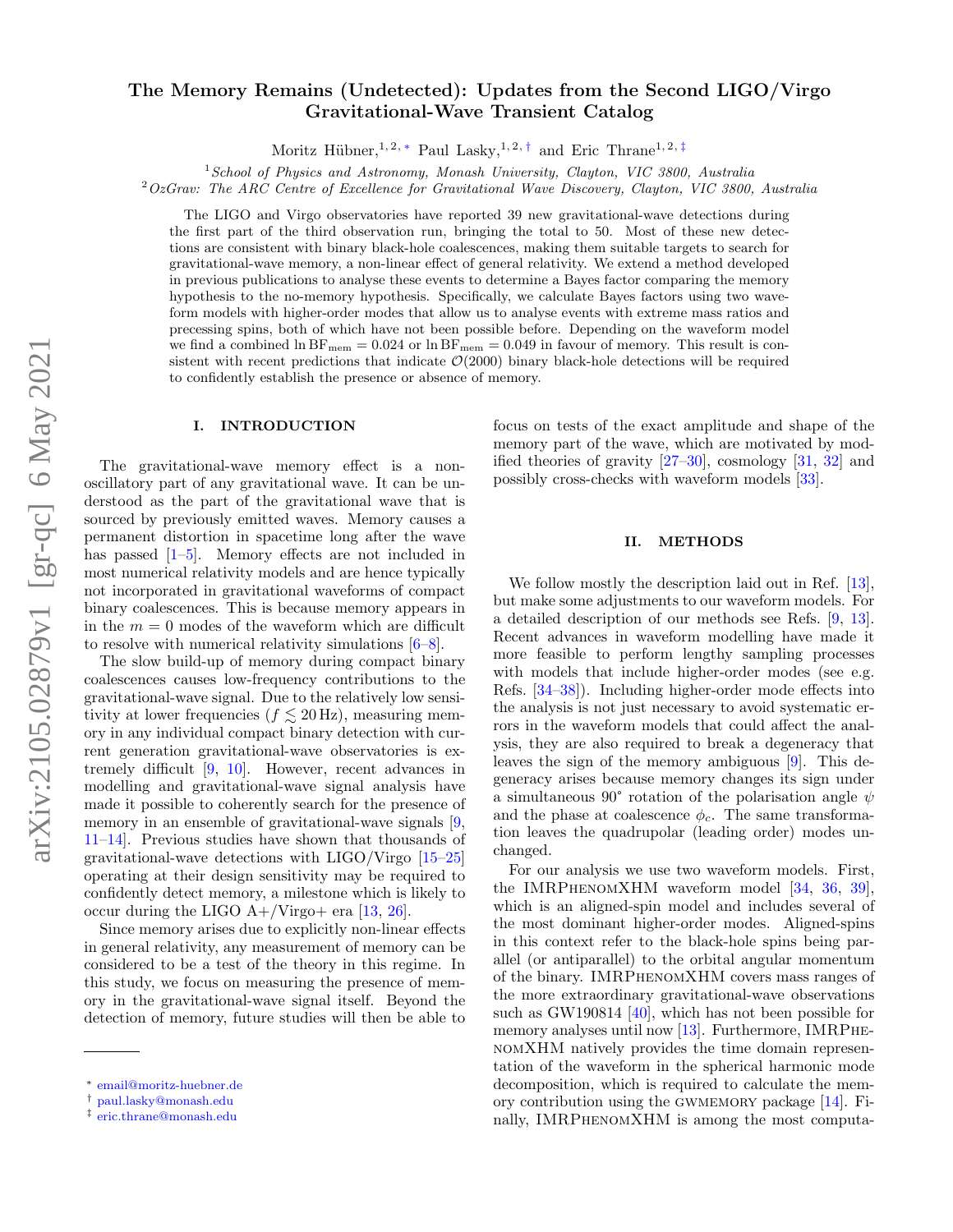tionally efficient waveform models that contain higherorder modes [\[34\]](#page-4-17). Additionally, we perform our analysis with the NRSUR7DQ4 waveform model  $[38]$ . While NR-SUR7DQ4 only extends to a mass ratio  $q = m_2/m_1 = 1/4$ , which mainly excludes GW190412, GW190814, and parts of the posterior distributions of a few other events, it does include spin precession effects, which have been shown to exist in the population of binaries  $[41]$ . NRSUR7DQ4 has been trained on numerical-relativity simulations to a mass ratio of  $q = 1/4$ , and has been shown to work well down to  $q = 1/6$  [\[38\]](#page-4-18). We conservatively restrict the minimum of the prior to  $q = 1/4$ . Using both IMRPHEnomXHM and NRSur7dq4 provides us with a crosscheck on our results and allows us to deploy at least one model on all events [\[42\]](#page-4-23).

Although precession effects are present at the population level, we do not expect these to cause substantially different memory estimates. None of the individual binary black-hole mergers reported so far show significant signs of precession, though, GW190412 and GW190521 exhibit a mild preference for precession [\[24,](#page-4-24) [25,](#page-4-9) [43\]](#page-5-0). Additionally, we find in injection studies that precessing spins do not meaningfully change the signal-to-noise ratio of the memory part of the waveform.

Recent studies of GW190521 suggest that it may be a highly eccentric ( $e \geq 0.2$ ) binary [\[44](#page-5-1)[–46\]](#page-5-2). Eccentric binaries may become an interesting target to measure memory in future generation detectors [\[47\]](#page-5-3), however, since they are not yet firmly established, we assume all binaries to be circular for this work.

We measure memory by performing model comparison on each event by calculating a Bayes factor  $(BF_{mem})$  for the presence of memory. For a more in-depth discussion of these methods we refer to our previous work [\[9,](#page-4-4) [13\]](#page-4-10). The memory Bayes factor can be understood to be the fraction of evidences  $Z_{\text{osc+mem}}$  and  $Z_{\text{osc}}$  for the combined oscillatory plus memory waveform and oscillatory-only waveform, respectively

$$
BF_{\text{mem}} = Z_{\text{osc}+\text{mem}}/Z_{\text{osc}}.
$$
 (2.1)

In order to calculate the Bayes factors in practise, we perform initial sampling runs with the DYNESTY  $[48]$  implementation within BILBY  $[11, 12]$  $[11, 12]$  $[11, 12]$  using the IMRPHE-NOMXHM and NRSUR7DQ4 waveform models. We then use a modified version of those models which contains the memory contribution and obtain the Bayes factor for each event using importance sampling [\[13,](#page-4-10) [49,](#page-5-5) [50\]](#page-5-6). In order to calculate the memory contribution we adapt the GWMEMORY PYTHON package  $[14]$  to support IMRPHEnomXHM and NRSur7dq4 and make additional modifications produce waveforms with a consistent length which is required for practical inference tasks. Next, we obtain the memory Bayes factor by summing the memory weights  $w_{\text{mem}}$  over all  $n_{\text{post}}$  posterior samples  $\theta_i$ 

$$
\text{BF}_{\text{mem}} = \frac{1}{n_{\text{post}}} \sum_{i=1}^{n_{\text{post}}} w_{\text{mem}}(\theta_i). \tag{2.2}
$$

The weights are defined to be the ratios between the likelihoods L of the two hypotheses

$$
w_{\text{mem}}(\theta_i) = \frac{L_{\text{mem} + \text{osc}}(\theta_i)}{L_{\text{osc}}(\theta_i)}.
$$
 (2.3)

Using importance sampling effectively suppresses stochastic sampling noise in the evidence calculation, making it more suitable than performing inference, e.g. using nested sampling  $[51]$ , with both hypotheses separately and comparing the resulting evidence values [\[13\]](#page-4-10).

Since including memory does not add any additional parameters to our problem, we do not need to consider effects due to increased prior volume. We set our prior odds on the presence of memory to be 1, i.e. we give equal weight to memory either being present or not. This means we could also interpret the memory Bayes factor as an odds.

## III. RESULTS

As discussed in Ref  $[13]$ ,  $\ln BF_{\text{mem}} > 8$  can be considered to be very strong evidence for the presence of gravitational-wave memory. We present the new findings for the unambiguous 36 new binary-black hole observations plus GW190814 additionally to a re-analysis of the first ten binary-black hole observations in Fig. [1.](#page-2-0) We calculate a cumulative  $\ln BF_{\text{mem}} = 0.025$  using IMRPHE-NOMXHM and  $\ln BF_{\text{mem}} = 0.049$  using NRSUR7DQ4, which indicate that there is no strong evidence favouring or disfavouring the presence of memory in the signals.

We omit the analysis of GW190425 and GW190426 152155, which are most likely to be a binary neutron star and a black hole-neutron star binary system, respectively, for two reasons. First, low mass binaries produce far less memory within the LIGO band than heavier binary black holes, which makes them less useful for memory studies [\[10\]](#page-4-5). Second, neither IMRPhenomXHM nor NRSur7dq4 model neutron star physics, and we would thus need to implement and test another waveform model for very marginal benefit. Additionally, GW190426 152155 has a relatively high false alarm rate of 1.4 per year and thus might not be of astrophysical origin. Since they are the other most likely events to not be of astrophysical origin we also exclude GW190719 215514 and GW190909 114149. We are otherwise liberal and include all events that have been reported in the catalogs so far. For the NRSur7dq4 runs, we exclude GW151012, GW190412, GW190814, GW190513 205428, GW190707 093326, GW190728<sub>-064510</sub>, GW190924<sub>-0</sub>21846, and GW190929 012149 since they show substantial posterior support for  $q < 1/4$ .

We visually verify that our parameter estimates are broadly consistent with what has been reported in [\[25\]](#page-4-9). While we occasionally find minor differences, this is likely due to the fact that some of the runs in the catalog [\[25\]](#page-4-9)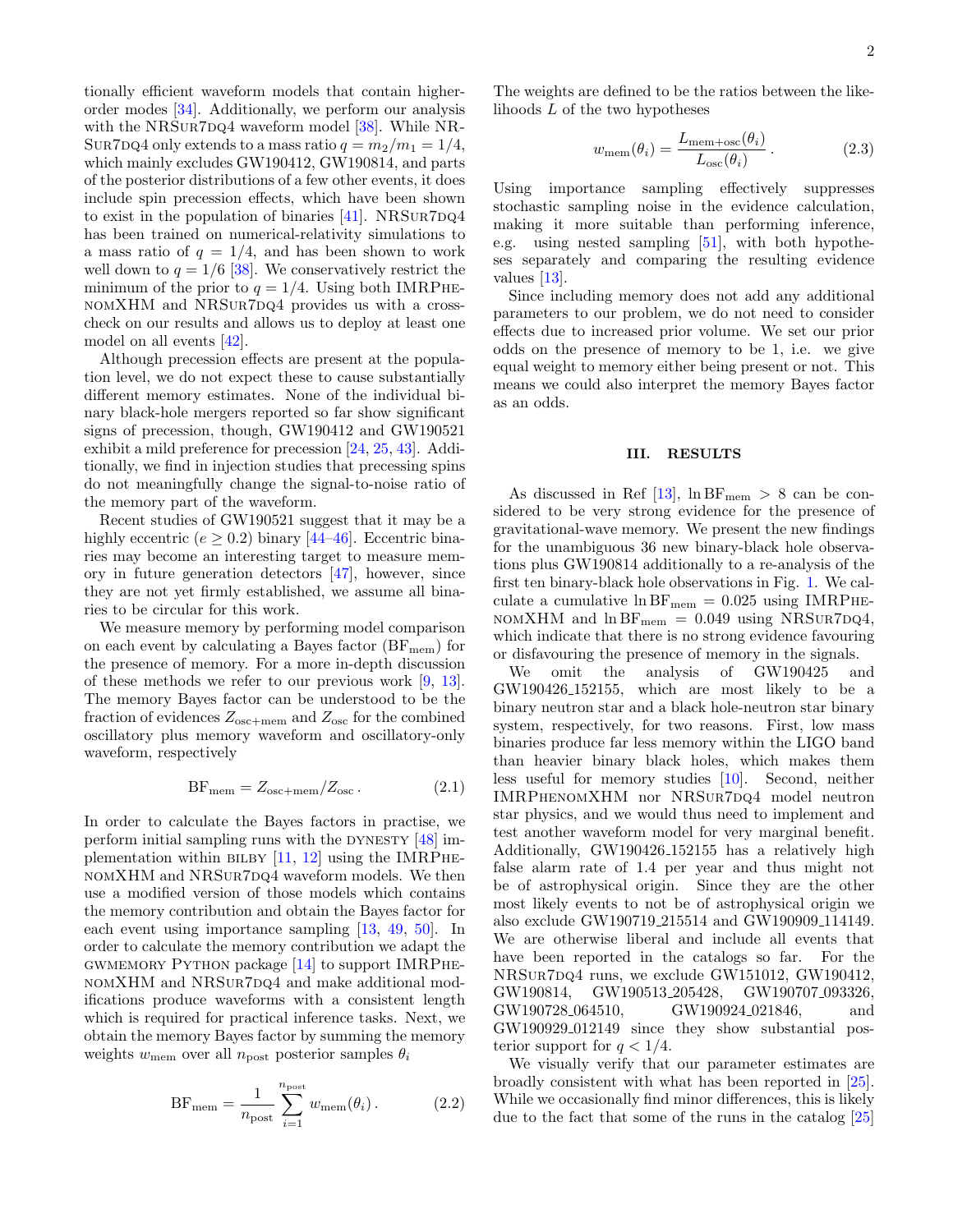

<span id="page-2-0"></span>FIG. 1. Memory Bayes factors obtained for the first and second gravitational-wave transient catalog using IMRPhenomXHM and NRSUR7DQ4 as fiducial waveform models, as well as the results from [\[13\]](#page-4-10) which used NRHYBSUR3DQ8. We abbreviate the last six digits of the regular event nomenclature with a simplified 'A' or 'B' to refer the first or second event detected on that date for readability. Overall, there is no evidence for or against the memory hypothesis.

were performed using a sampling frequency of 512 Hz, which implies that no physics beyond 256 Hz was included in the analysis. However, most events have some contributions at higher frequencies due to higher-order modes, which cause the posterior to shift.

While we do not find evidence for or against the presence of memory in any of the observed systems, some of the obtained Bayes factors stand out and some events deserve our attention.

### A. GW190521

GW190521 is the highest mass event that has been reported so far [\[46\]](#page-5-2). Even though higher mass systems should in principle create more memory since they radiate off more energy in gravitational waves, their memory is shifted outside of the observable LIGO/Virgo band [\[10\]](#page-4-5). This is consistent with our finding that the measured memory Bayes factor indicates GW190521 to be uninformative about memory.

#### B. GW190521 074359 and similar events

GW190521 074359 is a near equal mass binary with a total mass of around  $75M_{\odot}$  and is also one of the loudest events observed so far (SNR  $\approx 26$ ) [\[25\]](#page-4-9). These properties generally point towards it being a favourable event with which to measure memory. Despite this, we find  $\ln BF_{\text{mem}} = -0.12$  using IMRPHENOMXHM and  $\ln BF_{\text{mem}} = -0.05$  using NRSUR7DQ4, which is the lowest memory Bayes factor but the highest by absolute value for both waveform models. A negative  $\ln BF_{\text{mem}}$ for any individual event is not concerning since they are expected to arise from noise fluctuations. To show this, we re-examine the population study in Ref. [\[13\]](#page-4-10). While



<span id="page-2-1"></span>FIG. 2. The distribution of Bayes factors for a simulated population of events from Ref. [\[13\]](#page-4-10) exhibits wide tails. For visualization, we do not show the two most extreme Bayes factors, which have values of  $\ln BF_{\text{mem}} = 2.4$  and 4.0.

the population study is not perfectly comparable with the set of the actual measured events as the former is based on a point estimate of the inferred population of GWTC-1 [\[52\]](#page-5-8), and used different waveform models, it can still provide us with a cross-check to see if the observed distribution of Bayes factors is sensible. We find that out of 2000 simulated events, 28 have  $\ln BF_{\text{mem}} < -0.12$  despite memory being present, which indicates that our measurement GW190521 074359 is broadly consistent with our expectations. Furthermore, as we show in Fig. [2,](#page-2-1) the distribution of Bayes factors has wide tails, which means that single outlying values are to be expected.

How is it then that the event that looks most likely to contain measurable memory returns the lowest mem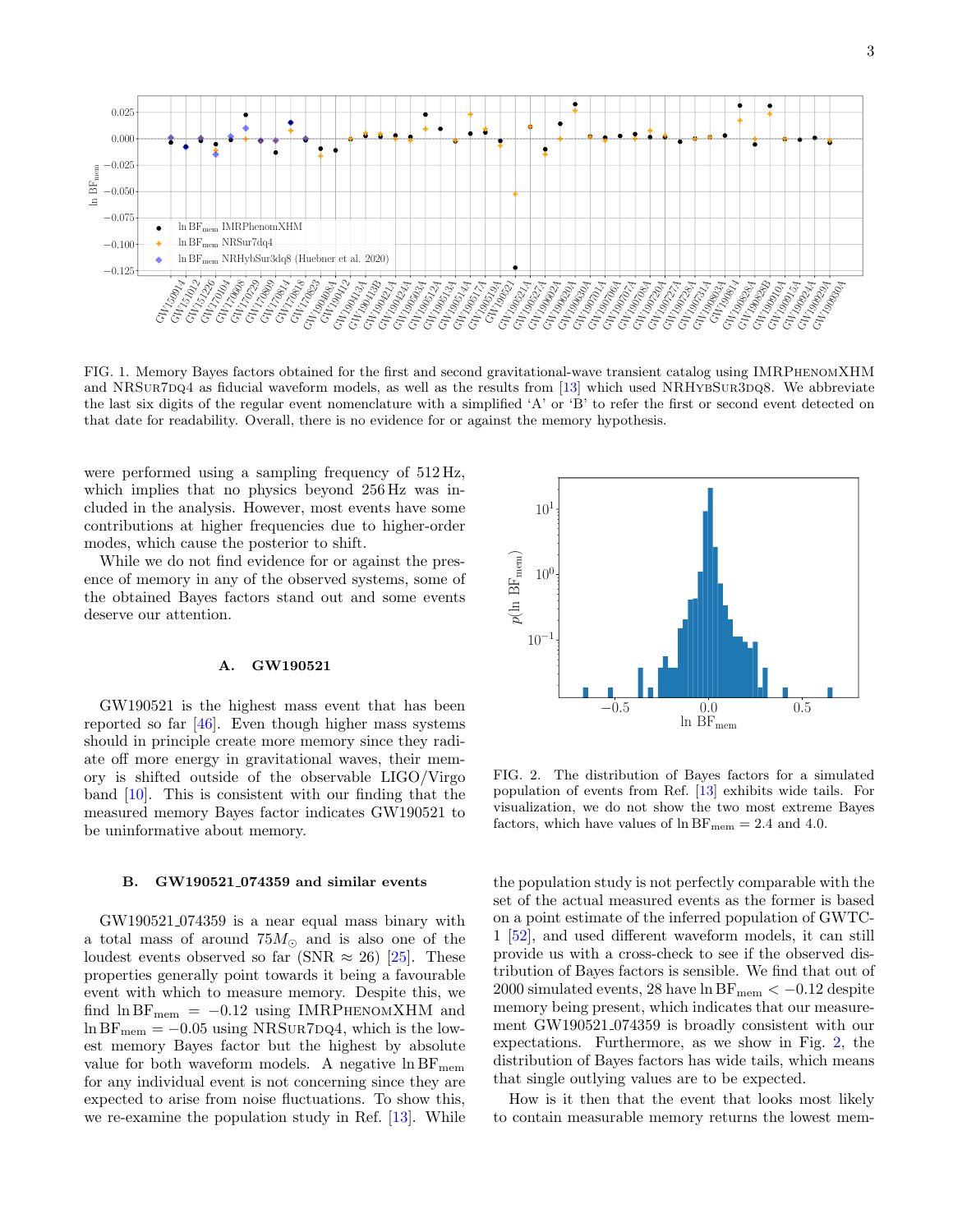ory Bayes factor in the catalog? Events that are highly unfavourable to measure memory with will return  $\ln BF_{\text{mem}} \approx 0$  as they can only be uninformative. On the other hand, events like GW190521 074359 are more informative about memory, but memory is still weak relative to detector noise. Hence, their signals are also prone to noise fluctuations that may randomly cancel out the memory contributions, which results in a negative log Bayes factor. This is only true for weak memory signals, though. If the signal-to-noise ratio of the memory is greater than one, memory dominates over noise effects and it becomes much less likely that we measure a negative log Bayes factor due to noise fluctuations. As Fig. [2](#page-2-1) demonstrates, the log Bayes factor of GW190521 074359 is still in the regime in which we expect noise fluctuations to be able to change the overall sign of the result.

Other events with high absolute memory log Bayes factors (e.g. GW190630 185205, GW190828 065509, GW190910 112807) follow a similar pattern to GW190521 074359 in that they are relatively high signal-to-noise ratio events, close to equal mass, and have a total mass between  $50 - 80M_{\odot}$ .

While most of the differences between the Bayes factors from our two waveform models are minor, they do appreciably diverge for GW190521 074359. The difference is unlikely to be due to stochastic sampling noise as this is strongly suppressed in the importance sampling step [\[13\]](#page-4-10). In order to understand this difference, we examine the posteriors of both IMRPhenomXHM and NRSUR7DQ4. In Fig.  $3$ , we display the posterior as a contour plot in terms of the obtained memory log weights ln  $w_{\text{mem}}$ , and the inclination angle  $\theta_{jn}$  as well as the luminosity distance  $d_L$ . The observed memory strain  $h_{\text{mem}}$  is highly sensitive to inclination angle  $\theta_{in}$  we are viewing the binary at

$$
h_{\text{mem}}(\theta_{jn}) \propto \sin^2 \theta_{jn} (17 + \cos^2 \theta_{jn}). \tag{3.1}
$$

See e.g. Ref. [\[53\]](#page-5-9) for a detailed derivation of this relation. Thus, memory is most easily seen edge-on  $(\theta_{jn} = \pi/2)$  as opposed to the oscillatory part which is preferably emitted face-on  $(\theta_{jn} = 0, \pi)$ . In the posteriors, NRSUR7DQ4 has stronger support to be closer to face-on whereas IMRPhenomXHM shows support for GW190521 074359 being an edge-on binary. This leads to the IMRPhenomXHM weights obtaining larger absolute log weights. The preference of NRSUR7DQ4 being closer to face-on conversely corresponds to a higher inferred luminosity distance than IMRPhenomXHM. Overall, these inferred differences in posteriors are expected due to systematic differences in the waveform models, e.g. NRSUR7DQ4 contains precession effects and all modes up to  $(\ell, |m|) = (4, 4)$ , whereas IMRPHE-NOMXHM only has aligned spins and modes  $(\ell, |m|)$  =  $(2, 2), (2, 1), (3, 3), (3, 2), (4, 4).$ 



<span id="page-3-0"></span>FIG. 3. Two dimensional contour plots of the inferred posterior in terms of inclination and luminosity distance versus the calculated memory weights for IMRPhenomXHM (blue) and NRSUR7DQ4 (orange). We show inclination  $(\theta_{jn})$  in the top and luminosity distance  $(d_L)$  in the bottom subfigure. The top subfigure demonstrates why the IMRPhenomXHM have samples with on average larger weights. NRSUR7DQ4 samples are somewhat further constrained away from  $\theta_{in} = \pi/2$ which corresponds to an edge-on binary for which observed memory is maximal. The bottom subfigure demonstrates that samples at closer distances have larger absolute log weights on average, corresponding to the fact that closer events are more informative than ones further away.

### C. Comparison with GWTC-1 analysis

As part of our analysis we redo the analysis in Ref. [\[13\]](#page-4-10) for the events of the first two observing runs in which we originally used the hybridized surrogate model NRHyb-SUR3DQ8  $[37]$ . We find that the difference between NRHybSur3dq8 and either IMRPhenomXHM and NRSUR7DQ4 to be in the same order of magnitude as differences between IMRPHENOMXHM and NRSUR7DQ4. Again, this is most likely to be due to systematic differences in the waveform models, as well as, to some extent, sampling noise causing slight deviations. We also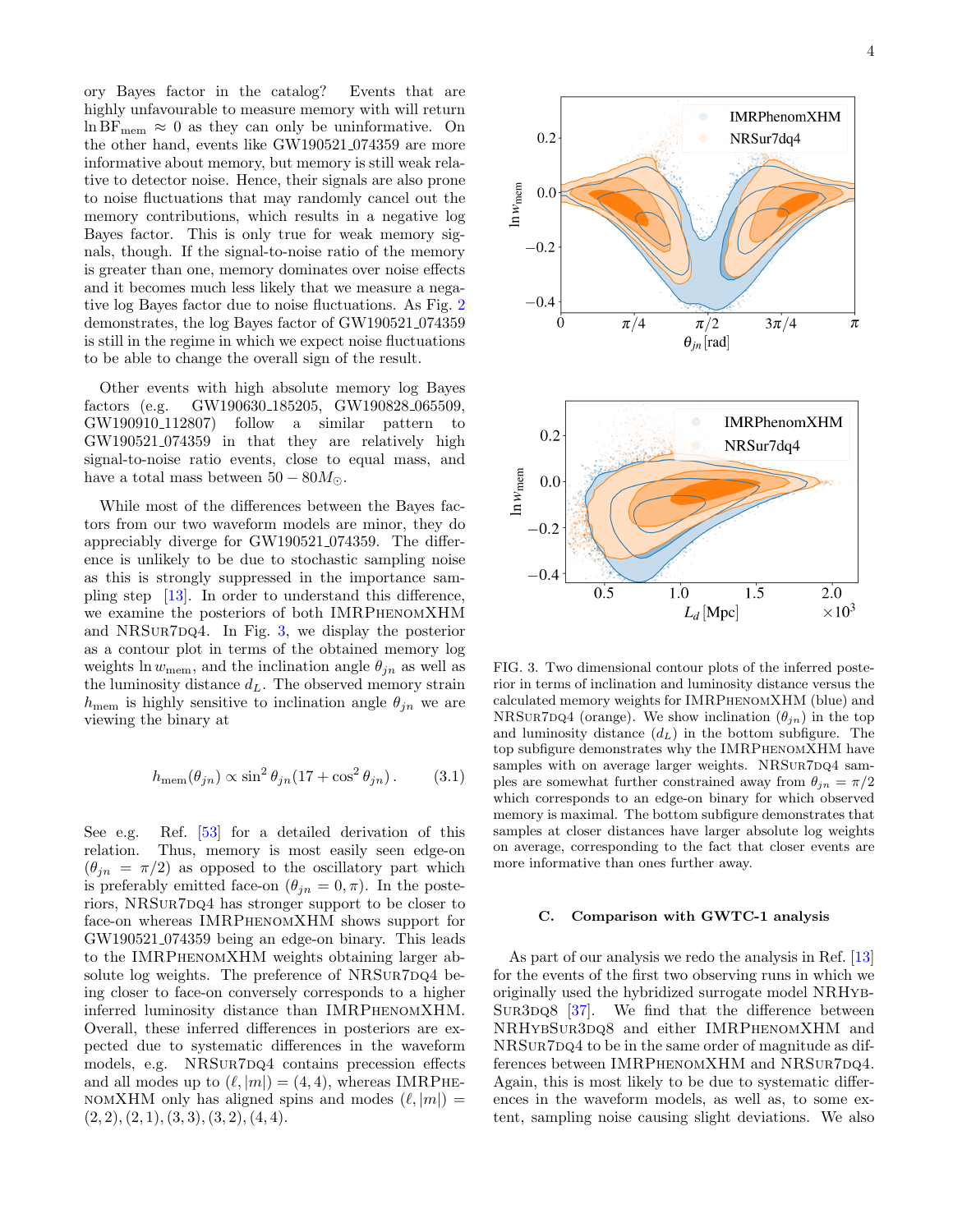note that stochastic sampling error scales with the square root of the number of events so an error of  $10^{-2}$  per event would only scale up to an error of  $\Delta(\ln BF) \approx 0.5$  for the  $\mathcal{O}(2000)$  events required to reach ln BF = 8.

## IV. CONCLUSION AND OUTLOOK

We implement the memory waveforms associated with two waveform models, IMRPhenomXHM and NR-SUR7DQ4, using the memory calculation method laid out in Refs. [\[6,](#page-4-2) [14\]](#page-4-7) We perform Bayesian model comparison to search for the presence of memory in the data. Using the IMRPHENOMXHM (NRSUR7DQ4) model we find a combined  $\ln BF_{\text{mem}} = 0.025(0.049)$  in the first and second gravitational-wave transient catalog. This is consistent with our expectation that  $\mathcal{O}(2000)$  events are required to reach  $\ln BF_{\text{mem}} = 8$ , which we consider to be very strong evidence [\[13,](#page-4-10) [26\]](#page-4-11). We find that differences in the Bayes factors for each event are likely due to systematic differences in the waveforms and to a lesser extent due to stochastic sampling noise.

We have shown that our approach outlined in our previous paper (Ref. [\[13\]](#page-4-10)) is scalable up to a large number of events, demonstrating the possibility to coherently search for memory in the future. Given the rapid developments

in the waveform community and innovations such as massively parallel Bayesian inference [\[54\]](#page-5-10), we anticipate that more advanced waveform models can be used for inference in the future. These waveform models may allow us to calculate higher-order and precessing effects at greater mass ratios and thus remove the need for using multiple waveform models to cover all observed events.

### V. ACKNOWLEDGEMENTS

We would like to thank Ethan Payne, Cecilio Garcia-Quiros, Colm Talbot, and Bernard Whiting for helpful discussions. This work is supported through Australian Research Council (ARC) Centre of Excellence CE170100004. PDL is supported through ARC Future Fellowship FT160100112 and ARC Discovery Project DP180103155. This material is based upon work supported by NSF's LIGO Laboratory which is a major facility fully funded by the National Science Foundation. This work was performed on the OzSTAR national facility at Swinburne University of Technology. The OzSTAR program receives funding in part from the Astronomy National Collaborative Research Infrastructure Strategy (NCRIS) allocation provided by the Australian Government. This is LIGO Document No. DCC P2100125.

- <span id="page-4-0"></span>[1] B. Zel'dovich, Ya. and A. G. Polnarev, Soviet Ast. 18, 17 (1974).
- [2] V. B. Braginsky and K. S. Thorne, [Nature](http://dx.doi.org/10.1038/327123a0) 327, 123 [\(1987\).](http://dx.doi.org/10.1038/327123a0)
- [3] C. Demetrios, [Phys. Rev. Lett.](http://dx.doi.org/10.1103/PhysRevLett.67.1486) 67, 1486 (1991).
- [4] K. S. Thorne, [Phys. Rev. D](http://dx.doi.org/10.1103/PhysRevD.45.520) 45, 520 (1992).
- <span id="page-4-1"></span>[5] L. Blanchet and T. Damour, [Phys. Rev. D](http://dx.doi.org/10.1103/PhysRevD.46.4304) 46, 4304 [\(1992\).](http://dx.doi.org/10.1103/PhysRevD.46.4304)
- <span id="page-4-2"></span>[6] M. Favata, [Class. Quantum Grav.](https://doi.org/10.1088%2F0264-9381%2F27%2F8%2F084036) 27 (2010).
- [7] D. Pollney and C. Reisswig, ApJ **732** (2011).
- <span id="page-4-3"></span>[8] K. Mitman, J. Moxon, M. A. Scheel, S. A. Teukolsky, M. Boyle, N. Deppe, L. E. Kidder, and W. Throwe, Phys. Rev. D 102[, 104007 \(2020\).](http://dx.doi.org/10.1103/PhysRevD.102.104007)
- <span id="page-4-4"></span>[9] P. D. Lasky et al., [Phys. Rev. Lett.](http://dx.doi.org/10.1103/PhysRevLett.117.061102) **117**, 061102 (2016).
- <span id="page-4-5"></span>[10] A. D. Johnson *et al.*, *Phys. Rev. D* **99**[, 044045 \(2019\).](http://dx.doi.org/10.1103/PhysRevD.99.044045)
- <span id="page-4-6"></span>[11] G. Ashton et al., ApJS **241**[, 27 \(2019\).](http://dx.doi.org/10.3847/1538-4365/ab06fc)
- <span id="page-4-25"></span>[12] I. M. Romero-Shaw et al., [MNRAS \(2020\), 10.1093/mn](http://dx.doi.org/10.1093/mnras/staa2850)[ras/staa2850.](http://dx.doi.org/10.1093/mnras/staa2850)
- <span id="page-4-10"></span>[13] M. Hübner et al., Phys. Rev. D 101[, 023011 \(2020\).](http://dx.doi.org/ 10.1103/PhysRevD.101.023011)
- <span id="page-4-7"></span>[14] C. Talbot *et al.*, Phys. Rev. D **98**[, 064031 \(2018\).](http://dx.doi.org/10.1103/PhysRevD.98.064031)
- <span id="page-4-8"></span>[15] G. M. Harry *et al.*, [Classical and Quantum Gravity](http://dx.doi.org/10.1088/0264-9381/27/8/084006) 27, [084006 \(2010\).](http://dx.doi.org/10.1088/0264-9381/27/8/084006)
- [16] J. Aasi et al., [Class. Quantum Grav](http://dx.doi.org/10.1088/0264-9381/32/7/074001) **32**, 074001 (2015).
- [17] B. P. Abbott et al. (LIGO Scientific Collaboration and Virgo Collaboration), [Phys. Rev. Lett.](http://dx.doi.org/ 10.1103/PhysRevLett.116.131103) 116, 131103 [\(2016\).](http://dx.doi.org/ 10.1103/PhysRevLett.116.131103)
- [18] M. Tse et al., [Phys. Rev. Lett.](http://dx.doi.org/10.1103/PhysRevLett.123.231107) **123**, 231107 (2019).
- [19] D. V. Martynov et al., Phys. Rev. D **93**[, 112004 \(2016\).](http://dx.doi.org/10.1103/PhysRevD.93.112004)
- [20] A. Buikema *et al.*, Phys. Rev. D **102**[, 062003 \(2020\).](http://dx.doi.org/10.1103/PhysRevD.102.062003)
- [21] B. P. Abbott et al., [Living Reviews in Relativity](http://dx.doi.org/10.1007/s41114-018-0012-9) 21, 3 [\(2018\).](http://dx.doi.org/10.1007/s41114-018-0012-9)
- [22] F. Acernese et al., [Classical and Quantum Gravity](http://dx.doi.org/ 10.1088/0264-9381/32/2/024001) 32, [024001 \(2015\).](http://dx.doi.org/ 10.1088/0264-9381/32/2/024001)
- [23] F. Acernese et al., [Phys. Rev. Lett.](http://dx.doi.org/10.1103/PhysRevLett.123.231108) **123**, 231108 (2019).
- <span id="page-4-24"></span>[24] B. P. Abbott *et al.*, *Phys. Rev. X* **9**[, 031040 \(2019\).](http://dx.doi.org/10.1103/PhysRevX.9.031040)
- <span id="page-4-9"></span>[25] R. Abbott et al., (2020),  $\arXiv:2010.14527$ .
- <span id="page-4-11"></span>[26] O. M. Boersma et al., Phys. Rev. D 101[, 083026 \(2020\).](http://dx.doi.org/10.1103/PhysRevD.101.083026)
- <span id="page-4-12"></span>[27] D. Garfinkle et al., [Classical and Quantum Gravity](http://dx.doi.org/10.1088/1361-6382/aa777b) 34, [145015 \(2017\).](http://dx.doi.org/10.1088/1361-6382/aa777b)
- [28] S. Hollands et al., [Classical and Quantum Gravity](http://dx.doi.org/10.1088/1361-6382/aa777a) 34, [155005 \(2017\).](http://dx.doi.org/10.1088/1361-6382/aa777a)
- [29] G. Satishchandran and R. M. Wald, [Phys. Rev. D](http://dx.doi.org/10.1103/PhysRevD.97.024036) 97, [024036 \(2018\),](http://dx.doi.org/10.1103/PhysRevD.97.024036) [arXiv:1712.00873 \[gr-qc\].](http://arxiv.org/abs/1712.00873)
- <span id="page-4-13"></span>[30] H. Yang and D. Martynov, [Phys. Rev. Lett.](http://dx.doi.org/10.1103/PhysRevLett.121.071102) 121, 071102 [\(2018\).](http://dx.doi.org/10.1103/PhysRevLett.121.071102)
- <span id="page-4-14"></span>[31] L. Bieri et al., Phys. Rev. D **94**[, 064040 \(2016\).](http://dx.doi.org/10.1103/PhysRevD.94.064040)
- <span id="page-4-15"></span>[32] L. Bieri et al., [Class. Quantum Grav.](http://dx.doi.org/10.1088/1361-6382/aa8b52) **34**, 215002 (2017).
- <span id="page-4-16"></span>[33] N. Khera *et al.*, Phys. Rev. D **103**[, 044012 \(2021\).](http://dx.doi.org/10.1103/PhysRevD.103.044012)
- <span id="page-4-17"></span>[34] C. García-Quirós et al., Phys. Rev. D 102[, 064002 \(2020\).](http://dx.doi.org/ 10.1103/PhysRevD.102.064002)
- <span id="page-4-27"></span>[35] G. Pratten  $et \ al., \arXiv \ e-prints$  (2020), [arXiv:2004.06503 \[gr-qc\].](http://arxiv.org/abs/2004.06503)
- <span id="page-4-19"></span>[36] M. Colleoni *et al.*, Phys. Rev. D **103**[, 024029 \(2021\),](http://dx.doi.org/10.1103/PhysRevD.103.024029) [arXiv:2010.05830 \[gr-qc\].](http://arxiv.org/abs/2010.05830)
- <span id="page-4-26"></span>[37] V. Varma et al., Phys. Rev. D **99**[, 064045 \(2019\).](http://dx.doi.org/10.1103/PhysRevD.99.064045)
- <span id="page-4-18"></span>[38] V. Varma et al., [Physical Review Research](http://dx.doi.org/ 10.1103/PhysRevResearch.1.033015) 1, 033015 [\(2019\).](http://dx.doi.org/ 10.1103/PhysRevResearch.1.033015)
- <span id="page-4-20"></span>[39] G. Pratten *et al.*, Phys. Rev. D **102**[, 064001 \(2020\).](http://dx.doi.org/10.1103/PhysRevD.102.064001)
- <span id="page-4-21"></span>[40] R. Abbott et al., ApJ 896[, L44 \(2020\).](http://dx.doi.org/10.3847/2041-8213/ab960f)
- <span id="page-4-22"></span>[41] R. Abbott  $et \ al., \arXiv \ e-prints$  (2020), [arXiv:2010.14533.](http://arxiv.org/abs/2010.14533)
- <span id="page-4-23"></span>[42] There are more waveform models such as IMRPhenomXPHM that both model extreme mass ratios and